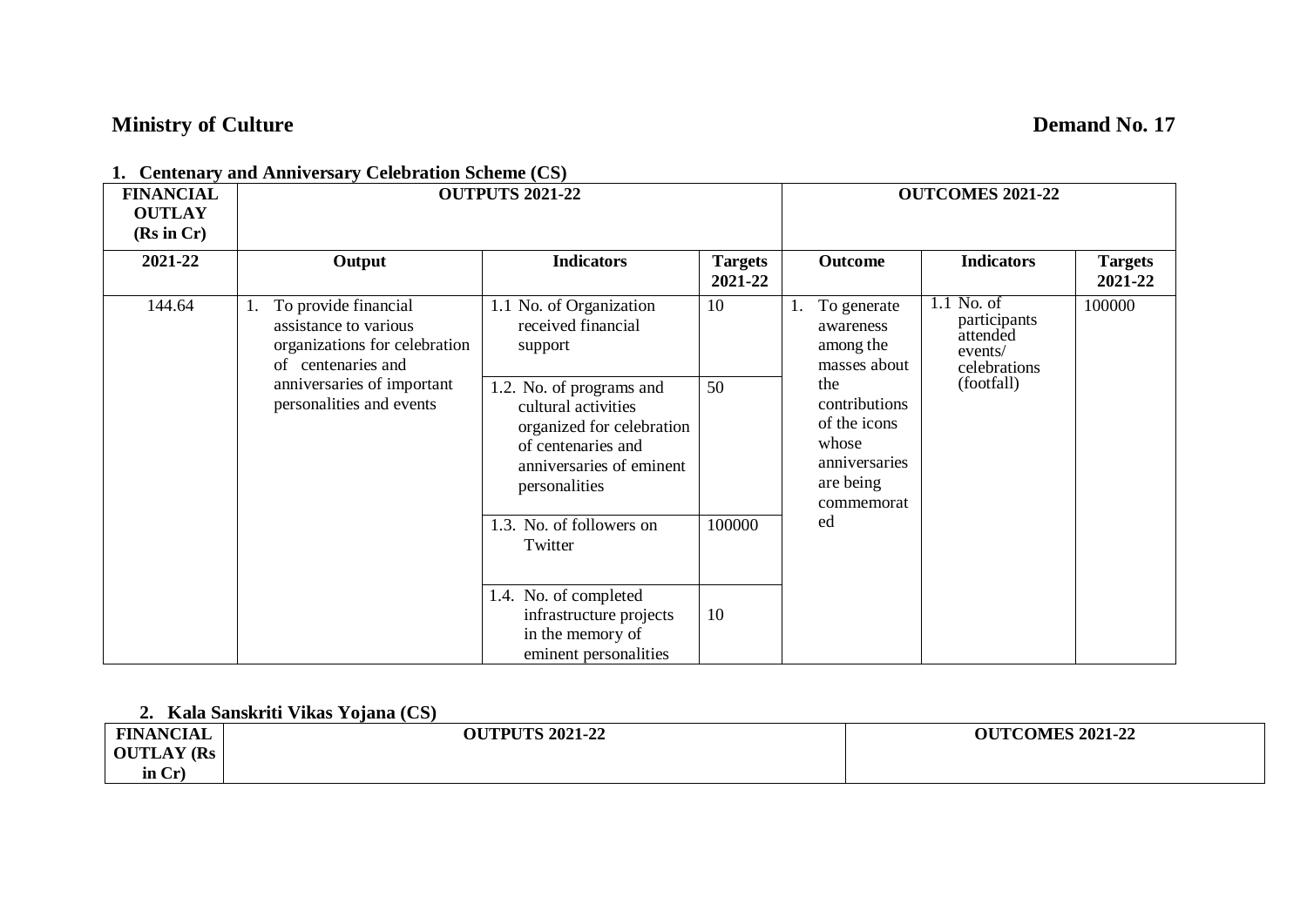| 2021-22 | Output                                                                                                                                                                                           | <b>Indicators</b>                                                                                                                                                                                                    | <b>Targets</b><br>2021-22 | <b>Outcome</b>                                                                                                                                                                                                                                                                         | <b>Indicators</b>                                                                                                         | <b>Targets</b><br>2021-22 |
|---------|--------------------------------------------------------------------------------------------------------------------------------------------------------------------------------------------------|----------------------------------------------------------------------------------------------------------------------------------------------------------------------------------------------------------------------|---------------------------|----------------------------------------------------------------------------------------------------------------------------------------------------------------------------------------------------------------------------------------------------------------------------------------|---------------------------------------------------------------------------------------------------------------------------|---------------------------|
| 168.43  | Scheme of Financial Assistance for Promotion of Art and Culture = 91.92<br>a.                                                                                                                    |                                                                                                                                                                                                                      |                           |                                                                                                                                                                                                                                                                                        |                                                                                                                           |                           |
|         | 1. To provide financial assistance to Gurus<br>and Artists of recommended grantee<br>organizations under Repertory Grant to<br>disseminate and propagate art & culture<br>throughout the country | 1.1 Number of gurus<br>financially supported                                                                                                                                                                         | 600                       | Promote Guru-<br>Shishya Parampara<br>through supporting<br>organizations<br>working in the field<br>of performing arts<br>and generating                                                                                                                                              | 1.1 Number of<br>gurus<br>employed                                                                                        | 600                       |
|         |                                                                                                                                                                                                  | 1.2 Number of artists<br>financially supported                                                                                                                                                                       | 4800                      | employment for<br>Guru and Artistes as<br>well as disseminate<br>and propagate art &<br>culture throughout<br>the country                                                                                                                                                              | 1.2 Number of<br>artists<br>employed                                                                                      | 4800                      |
|         | To provide financial assistance to<br>2.<br>Cultural organizations with national<br>presence during the FY to disseminate<br>and propagate art & culture throughout<br>the country               | 2.1. Number of approved<br>not- for-profit Cultural<br>organizations supported<br>financially under the<br>component of Financial<br><b>Assistance to Cultural</b><br>Organizations with<br><b>National Presence</b> | 05                        | 2.<br>Enhancing cultural<br>awareness among<br>masses through<br>performances and<br>exhibitions and<br>encouraging young<br>people to actively<br>participate in art and<br>cultural activities as<br>well as disseminate<br>and propagate art &<br>culture throughout<br>the country | 2.1 Number of<br>cultural<br>programs/<br>exhibitions/<br>performances<br>organized by<br>the recipients<br>organizations | 05                        |
|         | To provide financial assistance to<br>3.<br>organizations under Cultural Function<br>and Production Grant (CFPG) during FY<br>to disseminate and propagate art $\&$                              | 3.1 Number of organizations<br>supported financially<br>under the component of<br><b>CFPG</b>                                                                                                                        | 800                       | 3.<br>Promote and<br>preserve the Indian<br>Culture through<br>supporting                                                                                                                                                                                                              | 3.1 Number of<br>organizations<br>provided social<br>media links                                                          | 1000                      |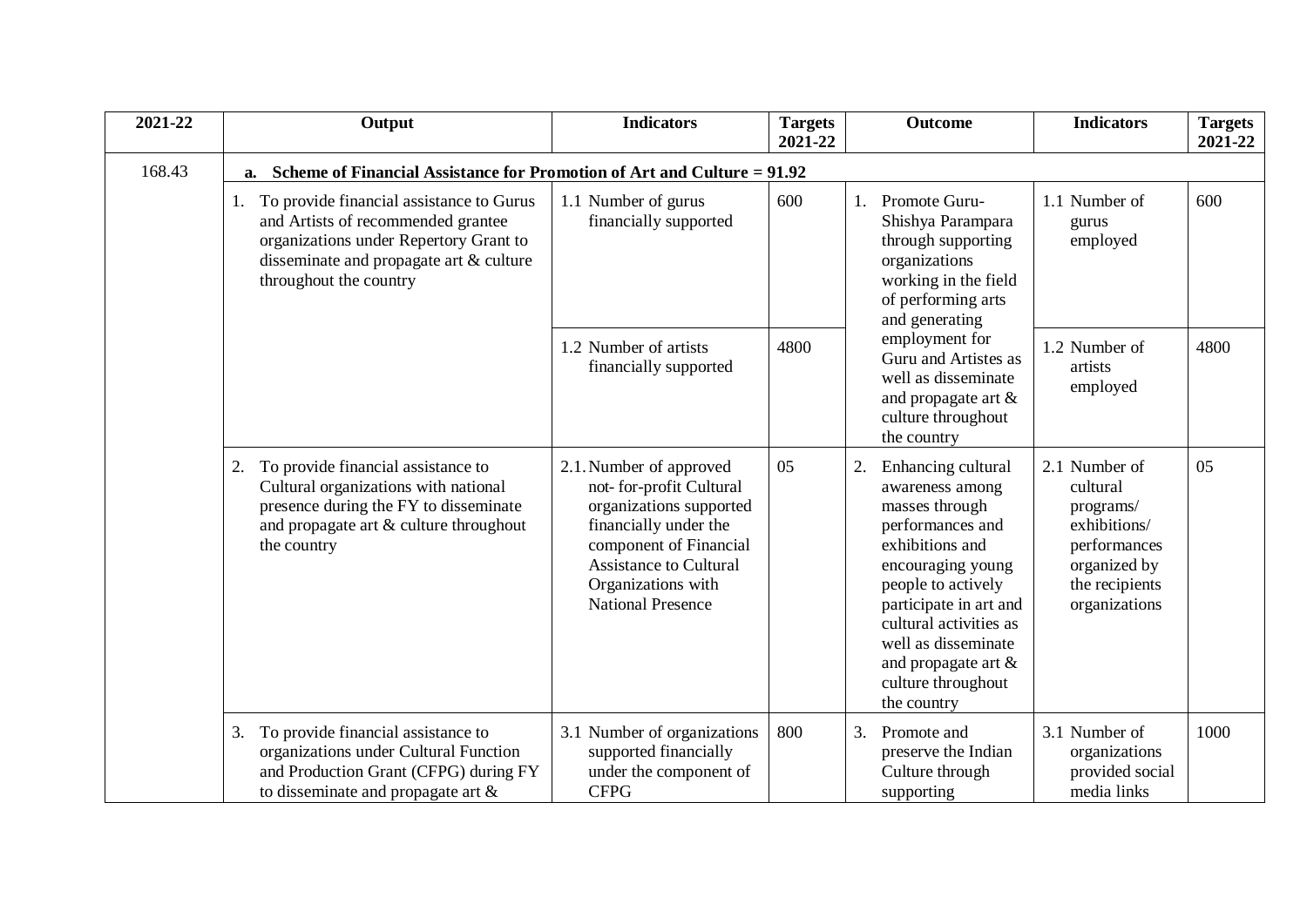| <b>FINANCIAL</b><br><b>OUTLAY (Rs</b><br>in $Cr$ ) |                                                                                                                                                                              | <b>OUTPUTS 2021-22</b>                                                                                                                                                                       |                                                                                                                     | <b>OUTCOMES 2021-22</b>                                                         |                                                                                                |                           |
|----------------------------------------------------|------------------------------------------------------------------------------------------------------------------------------------------------------------------------------|----------------------------------------------------------------------------------------------------------------------------------------------------------------------------------------------|---------------------------------------------------------------------------------------------------------------------|---------------------------------------------------------------------------------|------------------------------------------------------------------------------------------------|---------------------------|
| 2021-22                                            | Output                                                                                                                                                                       | <b>Indicators</b>                                                                                                                                                                            | <b>Targets</b><br>2021-22                                                                                           | <b>Outcome</b>                                                                  | <b>Indicators</b>                                                                              | <b>Targets</b><br>2021-22 |
|                                                    | culture throughout the country                                                                                                                                               | 3.2. Total Number of<br>Conference, Seminars,<br>Workshops, Symposia,<br>Festivals, Exhibitions,<br>Production of Dance,<br>Drama-Theatre, Music<br>etc. held during the FY                  | organizations for<br>1000<br>working in the field<br>of culture on<br>different aspects of<br><b>Indian Culture</b> |                                                                                 | like YouTube/<br>Face<br>book/Twitter<br>etc. of the<br>programs<br>conducted<br>during the FY |                           |
|                                                    |                                                                                                                                                                              | 3.3. Number of research<br>projected sanctioned                                                                                                                                              | 05                                                                                                                  |                                                                                 |                                                                                                |                           |
|                                                    | To provide financial assistance to<br>4.<br>recommended Cultural Organizations<br>working in the field of Preservation &<br>Development of Cultural Heritage of<br>Himalayas | 4.1 Number of autonomous<br>institutions supported<br>financially to promote,<br>protect and preserve the<br>cultural heritage of the<br>Himalayan region                                    | 60                                                                                                                  | 4. Promote, preserve<br>and development of<br>cultural heritage of<br>Himalayas | 4.1 Number of old<br>manuscripts/lit<br>erature/art $&$<br>crafts preserved<br>during the year | 50                        |
|                                                    |                                                                                                                                                                              | 4.2. Amount of financial<br>assistance given to<br>autonomous institutions<br>under the component of<br>Preservation &<br>Development of Cultural<br>Heritage of Himalayas.<br>(Rs. In lakh) | 350                                                                                                                 |                                                                                 |                                                                                                |                           |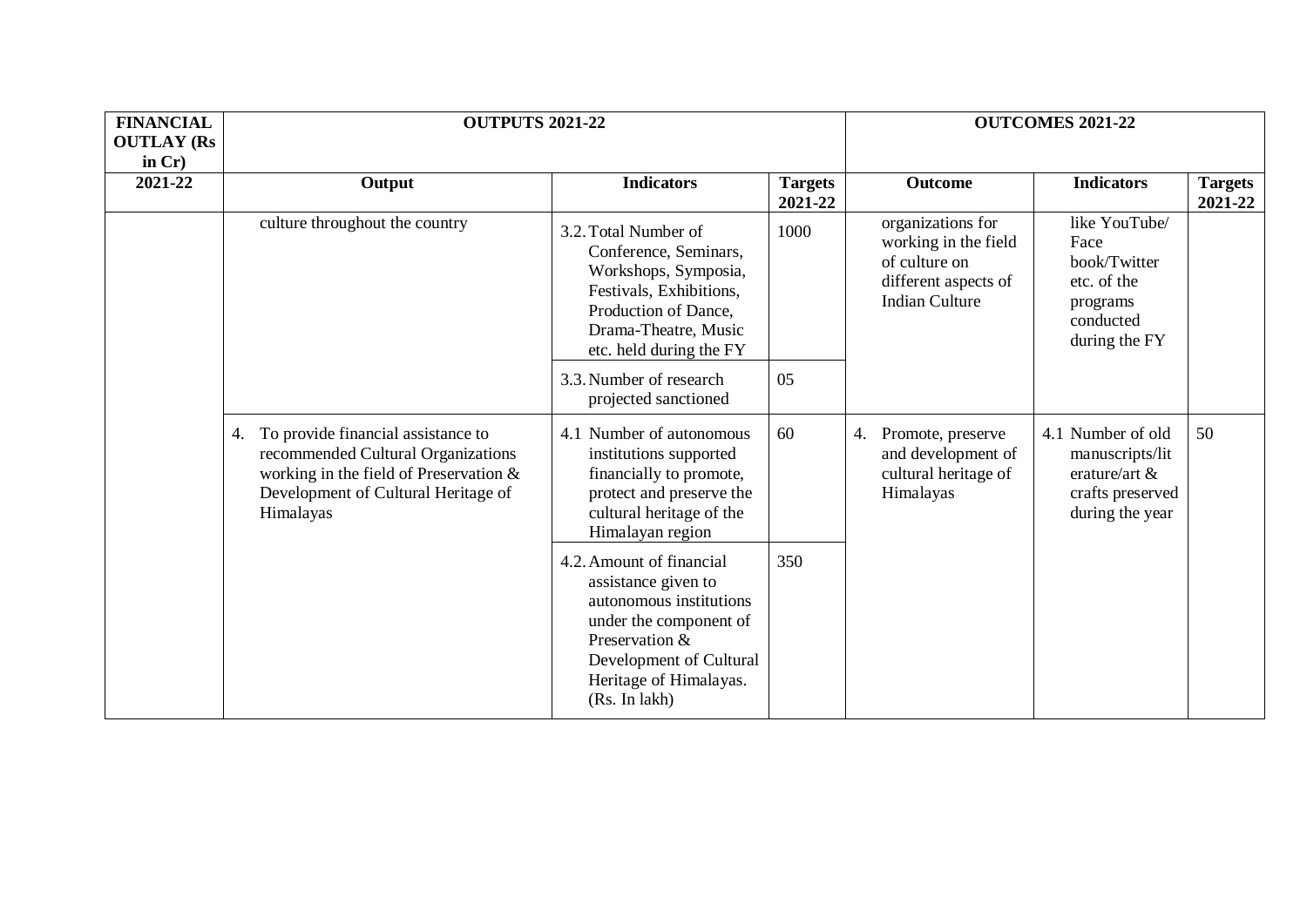| <b>FINANCIAL</b><br><b>OUTLAY (Rs</b><br>in $Cr$ ) |                                                                                                                                                             | <b>OUTPUTS 2021-22</b>                                                                                                                                  |                           |                                                                                                                                                                                                                                                  | <b>OUTCOMES 2021-22</b>                                                                                     |                           |
|----------------------------------------------------|-------------------------------------------------------------------------------------------------------------------------------------------------------------|---------------------------------------------------------------------------------------------------------------------------------------------------------|---------------------------|--------------------------------------------------------------------------------------------------------------------------------------------------------------------------------------------------------------------------------------------------|-------------------------------------------------------------------------------------------------------------|---------------------------|
| 2021-22                                            | Output                                                                                                                                                      | <b>Indicators</b>                                                                                                                                       | <b>Targets</b><br>2021-22 | <b>Outcome</b>                                                                                                                                                                                                                                   | <b>Indicators</b>                                                                                           | <b>Targets</b><br>2021-22 |
|                                                    | To provide financial assistance to<br>5.<br>recommended Cultural Organizations<br>working in the field of development of<br>Buddhist/Tibetan Art & Culture. | 5.1 Number of autonomous<br>institutions supported<br>financially under the<br>component of<br>Buddhist/Tibet an Art &<br>Culture                       | 250                       | 5. Promote and<br>preserve<br>Buddhist/Tibetan art<br>and culture and<br>support Monasteries<br>engaged in the<br>propagation and<br>scientific<br>development of<br>Buddhist/Tibetan<br>culture, tradition and<br>research in related<br>fields | 5.1 Number of<br>Buddhist/Tibeti<br>an art & culture<br>preserved<br>during the year                        | 10                        |
|                                                    |                                                                                                                                                             | 5.2 Amount of financial<br>assistance given to<br>autonomous institutions<br>under the component of<br>Buddhist/Tibet an Art &<br>Culture (Rs. In lakh) | 2000                      |                                                                                                                                                                                                                                                  | 5.2 Number of<br>research paper<br>published<br>related<br>Budhist/Tibetia<br>n Culture                     | 10                        |
|                                                    | b. National Mission on Cultural Mapping and Roadmap $= 4.12$                                                                                                |                                                                                                                                                         |                           |                                                                                                                                                                                                                                                  |                                                                                                             |                           |
|                                                    | 1. Repository of comprehensive database of<br>cultural assets and resources including<br>various art forms and artists                                      | 1.1 Number of Artists to be<br>enrolled on the National<br><b>Portal for Cultural</b><br>Mapping project                                                | 750000                    | Availability of<br>1.<br>comprehensive<br>database of artists<br>throughout the<br>country which could<br>also be used for<br>policy decisions                                                                                                   | 1.1. Number of<br>Scholarship<br>applications/Fe<br>llowship<br>received from<br>the registered<br>Artists. | 25                        |
|                                                    | c. Scholarship and Fellowship for promotion of Art and Culture $= 17.0$                                                                                     |                                                                                                                                                         |                           |                                                                                                                                                                                                                                                  |                                                                                                             |                           |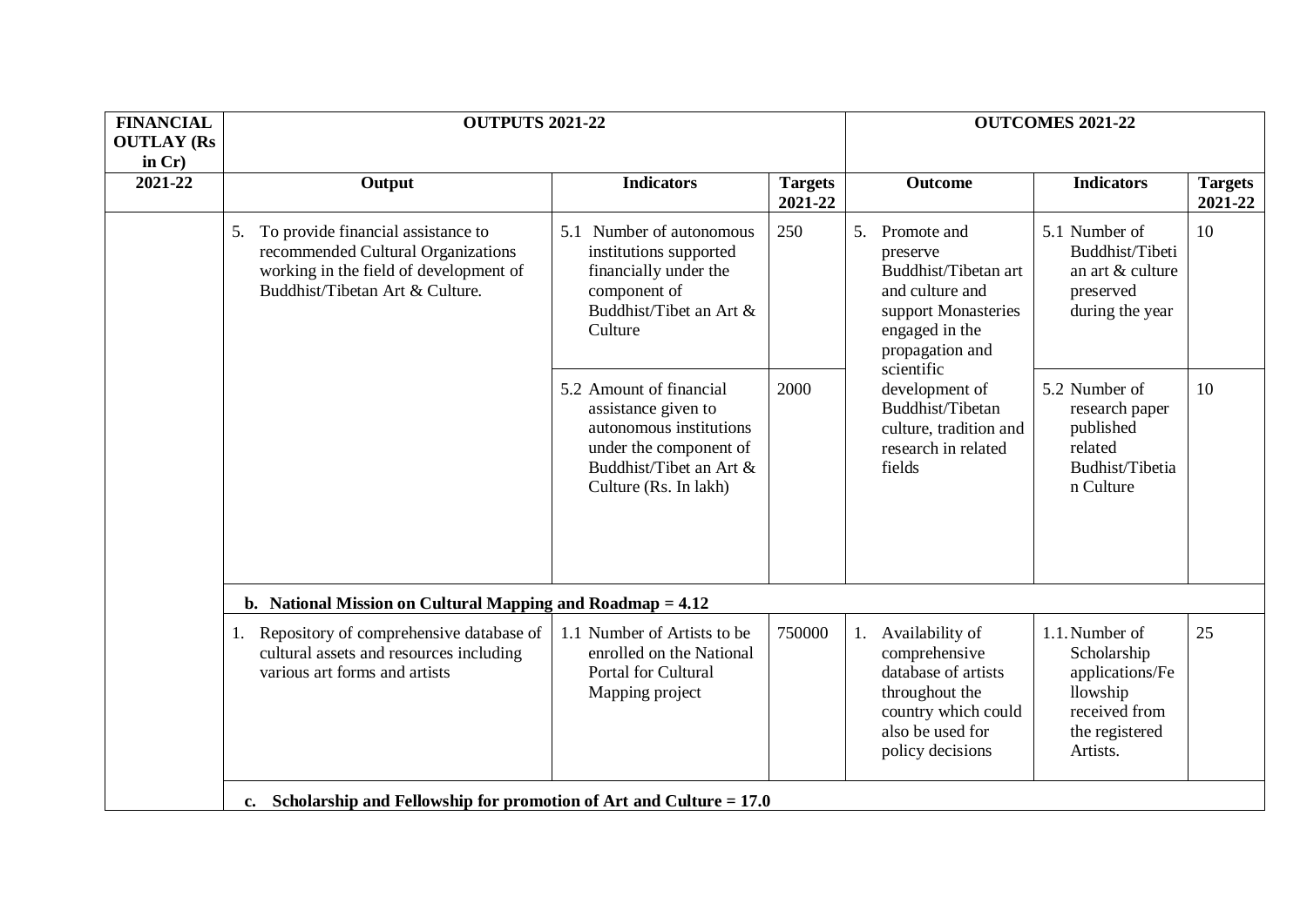| <b>FINANCIAL</b><br><b>OUTLAY (Rs</b><br>in $Cr$ ) | <b>OUTPUTS 2021-22</b>                                                                                                                                                                                       |                                                                         |                           | <b>OUTCOMES 2021-22</b>                                                                                |                                                                                                        |                                                                                         |                           |
|----------------------------------------------------|--------------------------------------------------------------------------------------------------------------------------------------------------------------------------------------------------------------|-------------------------------------------------------------------------|---------------------------|--------------------------------------------------------------------------------------------------------|--------------------------------------------------------------------------------------------------------|-----------------------------------------------------------------------------------------|---------------------------|
| 2021-22                                            | Output                                                                                                                                                                                                       | <b>Indicators</b>                                                       | <b>Targets</b><br>2021-22 |                                                                                                        | <b>Outcome</b>                                                                                         | <b>Indicators</b>                                                                       | <b>Targets</b><br>2021-22 |
|                                                    | Senior and junior fellowships to be<br>1.<br>awarded; scholarship awarded; Tagore<br>National Fellows awarded; Grants<br>provided to R.K. Mission                                                            | 1.1 Number of fellowship/<br>scholarship awarded                        | 840                       |                                                                                                        | To Provide financial<br>assistance for<br>advanced training<br>/research in various<br>cultural fields | 1.1 Cumulative<br>total of<br>scholars/fellow<br>awarded<br>scholarships/fel<br>lowship | 2500                      |
|                                                    | d. Scheme for Pension and Medical Aid to Artistes $= 16.3$                                                                                                                                                   |                                                                         |                           |                                                                                                        |                                                                                                        |                                                                                         |                           |
|                                                    | Financial assistance in the form of<br>monthly pension and medical aid to old                                                                                                                                | 1.1 No. of existing<br>beneficiaries                                    | 6011                      | 1.                                                                                                     | Financial support<br>leading to a                                                                      | 6011<br>1.1 No. of artists<br>that are living a                                         |                           |
|                                                    | & indigent artists who have made<br>significant contributions in the field of<br>art and culture                                                                                                             | 1.2 No. of new beneficiaries                                            | 1800                      |                                                                                                        | dignified life of<br>artists through the<br>pension scheme                                             | life of dignity<br>and well-being<br>on the pension<br>and medical<br>aid.              |                           |
|                                                    | e. Scheme on Intangible Cultural Heritage (ICH) = $0.61$                                                                                                                                                     |                                                                         |                           |                                                                                                        |                                                                                                        |                                                                                         |                           |
|                                                    | Individuals/organizations/universities/<br>State Governments involved in<br>preservation and propagation of                                                                                                  | 1.1 No. of proposals to be<br>received from<br>individuals/institutions | $\overline{0}$            |                                                                                                        | Promote and support<br>organizations/<br>individuals/                                                  | 1.1 Percentage<br>change in<br>number of                                                | $\mathbf{0}$              |
|                                                    | Intangible Cultural Heritage will be<br>1.2 No. of individuals/<br>assisted on the basis of proposals<br>institutions to whom<br>received and recommended by the expert<br>funds to be released<br>committee |                                                                         | $\theta$                  | institutions in the<br>field of preservation<br>and propagation of<br>Intangible Cultural<br>Heritage. |                                                                                                        | additional art<br>forms<br>documented/<br>inscribed w.r.t.<br>last year                 |                           |
|                                                    | f. Domestic Festival & Fair = $12.35$                                                                                                                                                                        |                                                                         |                           |                                                                                                        |                                                                                                        |                                                                                         |                           |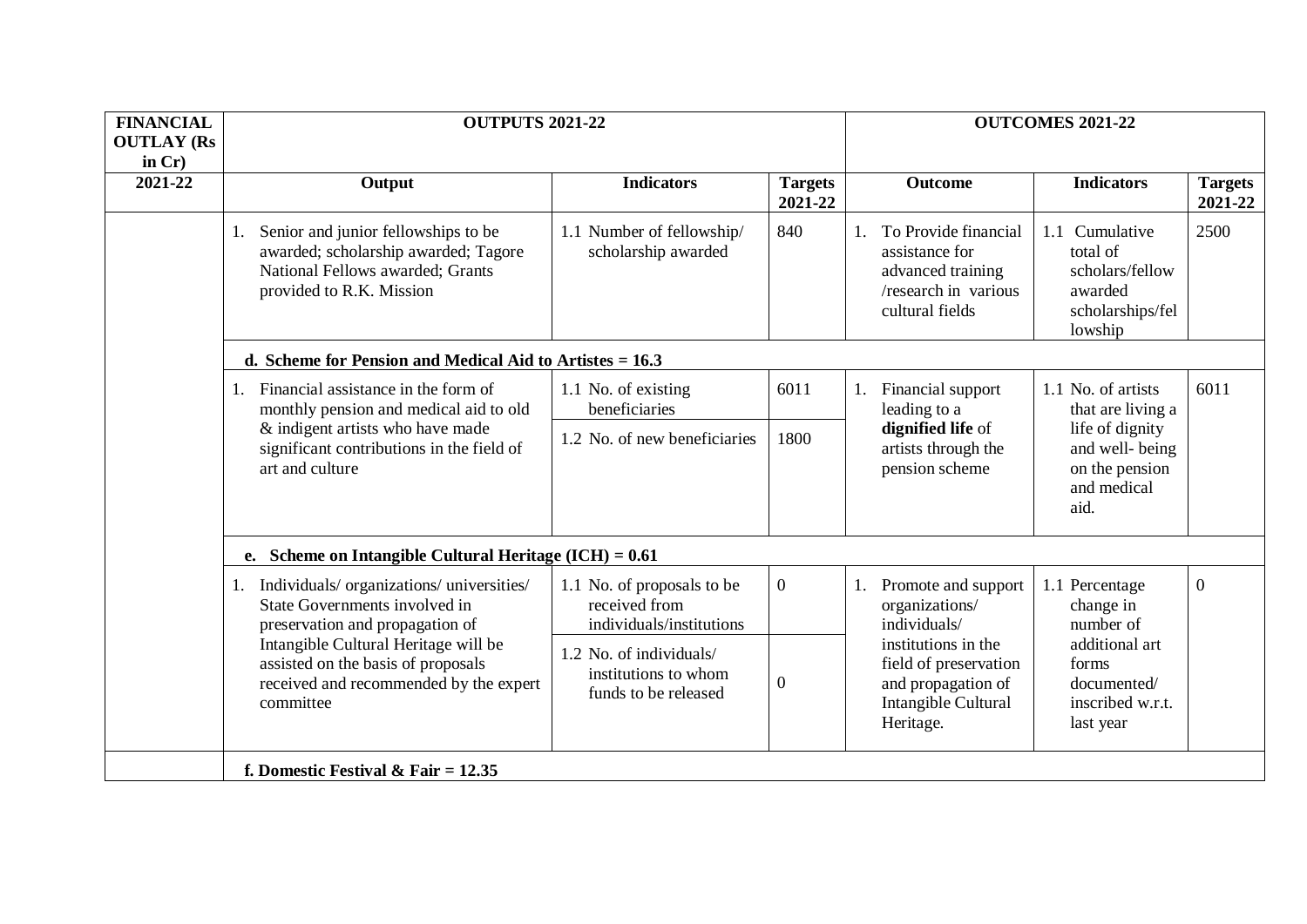| <b>FINANCIAL</b><br><b>OUTLAY (Rs</b><br>in $Cr$ ) | <b>OUTPUTS 2021-22</b>                                                                                                                       |                                                                                    |                           |                                                                                                                                                                              | <b>OUTCOMES 2021-22</b>                                                             |                           |  |
|----------------------------------------------------|----------------------------------------------------------------------------------------------------------------------------------------------|------------------------------------------------------------------------------------|---------------------------|------------------------------------------------------------------------------------------------------------------------------------------------------------------------------|-------------------------------------------------------------------------------------|---------------------------|--|
| 2021-22                                            | Output                                                                                                                                       | <b>Indicators</b>                                                                  | <b>Targets</b><br>2021-22 | <b>Outcome</b>                                                                                                                                                               | <b>Indicators</b>                                                                   | <b>Targets</b><br>2021-22 |  |
|                                                    | 1. Cultural festivals and fairs including<br>Rashtriya Sanskriti Mahotsav, National<br>Cultural Festival of India, etc. will be<br>organized | 1.1 No. of festivals/<br>Sanskritik Mahotsav<br>held                               | 40                        | To create awareness<br>about the different<br>art forms of the<br>country                                                                                                    | 1.1 No. of footfall<br>at festivals &<br>Sanskritik<br>Mohotsav                     | 800000                    |  |
|                                                    |                                                                                                                                              | 1.2 No. of States covered                                                          | 20                        |                                                                                                                                                                              | $1.2$ No. of art                                                                    | 40                        |  |
|                                                    |                                                                                                                                              | 1.3 No. of City covered                                                            | 40                        |                                                                                                                                                                              | forms<br>showcased                                                                  |                           |  |
|                                                    |                                                                                                                                              | 1.4 No. of Days of festivals                                                       | 75                        |                                                                                                                                                                              |                                                                                     |                           |  |
|                                                    | g. National Gandhi Heritage Sites Mission and Dandi related Projects = 3.75                                                                  |                                                                                    |                           |                                                                                                                                                                              |                                                                                     |                           |  |
|                                                    | 1. Project as decided by the mission to be<br>taken up and executed                                                                          | 1.1 No. of projects as<br>decided by the Mission<br>to be taken up and<br>executed | 19                        | To create awareness<br>1.<br>about Gandhi<br><b>Heritage Sites</b>                                                                                                           | 1.1 Percentage<br>change in<br>number of<br>visitors to<br>Gandhi<br>Heritage sites | 10                        |  |
|                                                    | h. Setting up of Performing Arts Centre & International Cultural Centers = $0.02$                                                            |                                                                                    |                           |                                                                                                                                                                              |                                                                                     |                           |  |
|                                                    | 1. Construction work at National Centre for<br>Performing Arts Complex with world<br>class facilities at New Delhi to be<br>commenced.       | 1.1 Number of performing<br>Art complex created                                    | $\Omega$                  | To create Cultural<br>1.<br>space,<br>infrastructures for<br>showcasing various<br>performing art forms<br>and to enhance<br>people participation<br>in cultural activities. | 1.1 Number of<br>footfalls at<br>these events                                       | $\theta$                  |  |
|                                                    | i. Tagore Award for Cultural Harmony $= 1.00$                                                                                                |                                                                                    |                           |                                                                                                                                                                              |                                                                                     |                           |  |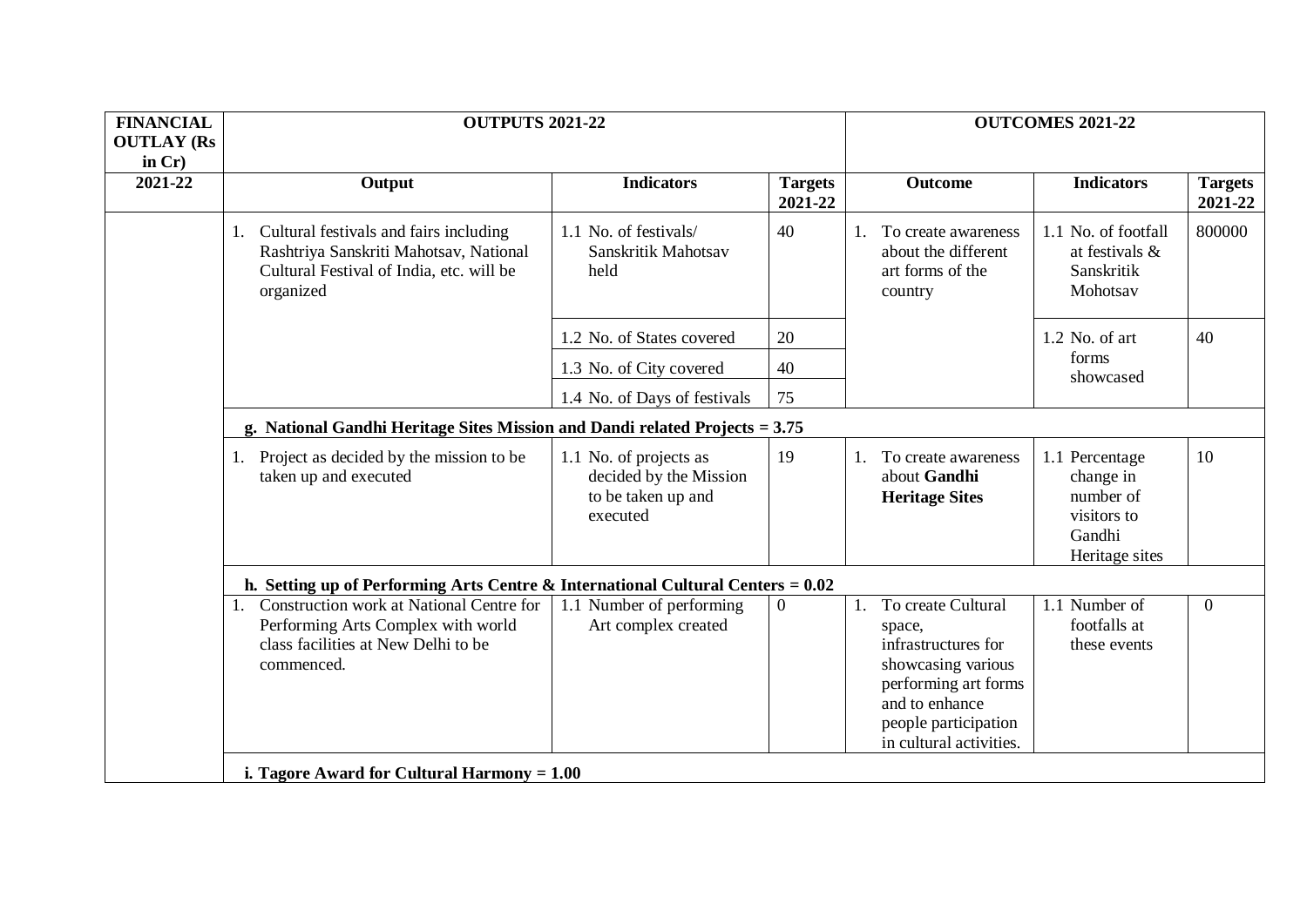| <b>FINANCIAL</b><br><b>OUTLAY (Rs</b><br>in $Cr$ ) | <b>OUTPUTS 2021-22</b>                                                                                                                                                                                                                             |                                                                         |                           |                                                                                 | <b>OUTCOMES 2021-22</b>                              |                           |
|----------------------------------------------------|----------------------------------------------------------------------------------------------------------------------------------------------------------------------------------------------------------------------------------------------------|-------------------------------------------------------------------------|---------------------------|---------------------------------------------------------------------------------|------------------------------------------------------|---------------------------|
| 2021-22                                            | Output                                                                                                                                                                                                                                             | <b>Indicators</b>                                                       | <b>Targets</b><br>2021-22 | <b>Outcome</b>                                                                  | <b>Indicators</b>                                    | <b>Targets</b><br>2021-22 |
|                                                    | On the 150th Birth Anniversary<br>1.<br>celebration of Rabindranath Tagore,<br>Government of India instituted the award<br>for promoting Cultural Harmony. The<br>Award is given annually to a person (s)<br>or institution( $s$ )                 | 1.1 No. of nomination<br>recommended by the<br><b>Expert Committee</b>  | 25                        | Promotion of<br>Cultural Harmony                                                | 1.1 No. of<br>recipients of<br>Tagore Award          | 1                         |
|                                                    | j. Gandhi Peace prize $= 1.00$                                                                                                                                                                                                                     |                                                                         |                           |                                                                                 |                                                      |                           |
|                                                    | On 125th Birth Anniversary celebration<br>1.<br>of Mahatma Gandhi, Government of<br>India instituted the award for promoting<br>Gandhian Values like Non-Violence &<br>Peace. The Award is given annually to a<br>$person(s)$ or institution $(s)$ | 1.1 Selection of an awardee<br>(s) by the Jury of Gandhi<br>Peace Prize | 36                        | Promoting of<br>1.<br><b>Gandhian Values</b><br>like Non-Violence<br>and Peace. | 1.1 No. of<br>recipients of<br>Gandhi Peace<br>Prize | 1                         |
|                                                    | k. Development of Jallianwala Bagh Memorial $= 0.01$                                                                                                                                                                                               |                                                                         |                           |                                                                                 |                                                      |                           |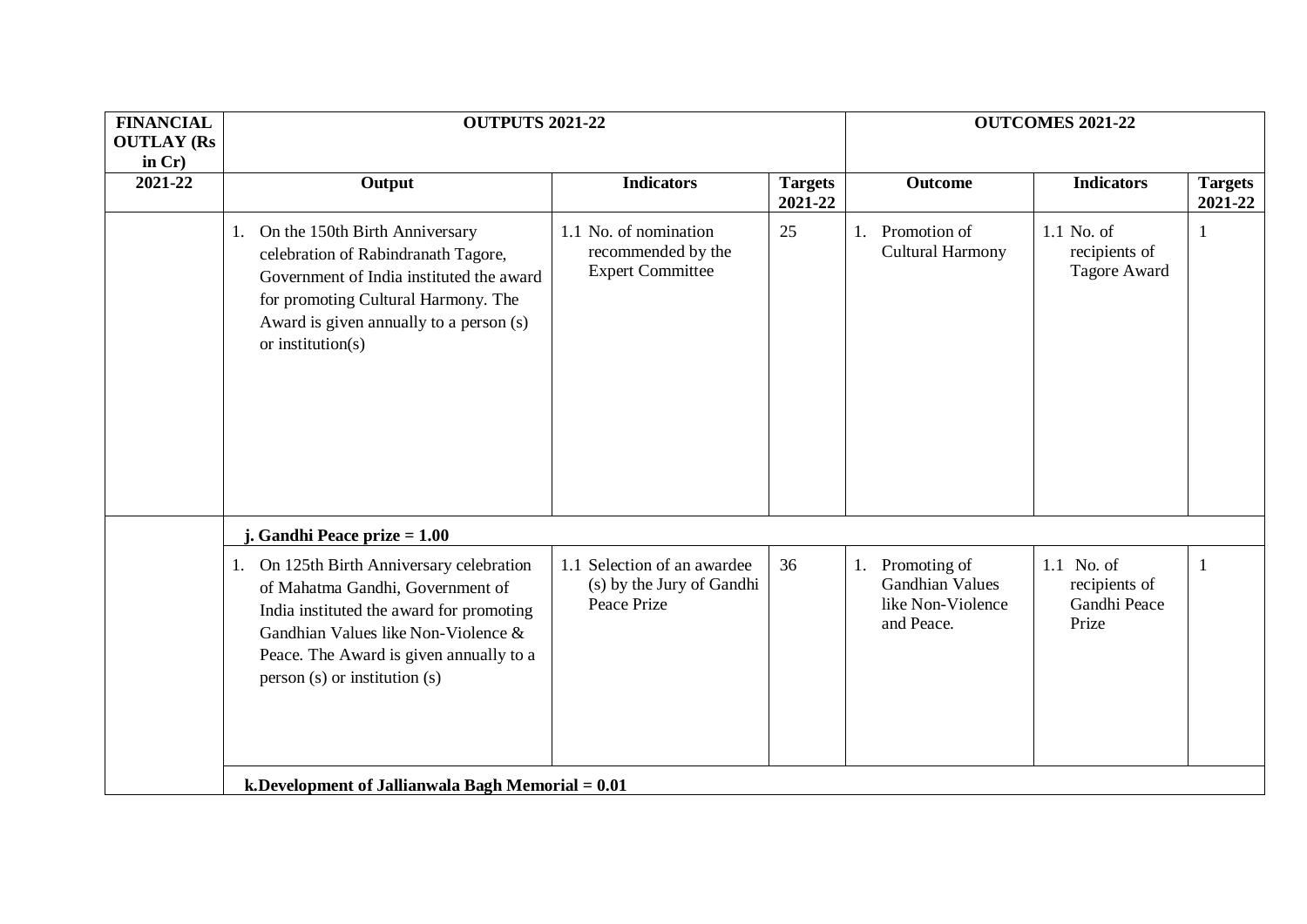| <b>FINANCIAL</b>  | <b>OUTPUTS 2021-22</b>                                                                                                                                                                                                                                                                                                                        |                                                                                                                                                                                |                           | <b>OUTCOMES 2021-22</b>                                                                                                                                                               |                                                                                                                                                        |                           |
|-------------------|-----------------------------------------------------------------------------------------------------------------------------------------------------------------------------------------------------------------------------------------------------------------------------------------------------------------------------------------------|--------------------------------------------------------------------------------------------------------------------------------------------------------------------------------|---------------------------|---------------------------------------------------------------------------------------------------------------------------------------------------------------------------------------|--------------------------------------------------------------------------------------------------------------------------------------------------------|---------------------------|
| <b>OUTLAY (Rs</b> |                                                                                                                                                                                                                                                                                                                                               |                                                                                                                                                                                |                           |                                                                                                                                                                                       |                                                                                                                                                        |                           |
| in $Cr$ )         |                                                                                                                                                                                                                                                                                                                                               |                                                                                                                                                                                |                           |                                                                                                                                                                                       |                                                                                                                                                        |                           |
| 2021-22           | Output                                                                                                                                                                                                                                                                                                                                        | <b>Indicators</b>                                                                                                                                                              | <b>Targets</b><br>2021-22 | Outcome                                                                                                                                                                               | <b>Indicators</b>                                                                                                                                      | <b>Targets</b><br>2021-22 |
|                   | State-of-art, high-tech 3D projection<br>mapping & multimedia show on a<br>permanent basis at Jallianwala Bagh<br>instituted.                                                                                                                                                                                                                 | 1.1 % work completed<br>(Physical progress)                                                                                                                                    | $\overline{0}$            | To create awareness<br>about Jallianwala<br>Bagh incident<br>among public to<br>Enhance the number<br>of visitors to the site                                                         | 1.1 % increase in<br>number of<br>footfalls                                                                                                            | $\Omega$                  |
|                   | 1. Seva Bhoj Yojana = $3.05$                                                                                                                                                                                                                                                                                                                  |                                                                                                                                                                                |                           |                                                                                                                                                                                       |                                                                                                                                                        |                           |
|                   | 1. Central Goods and Services Tax (CGST)<br>and Central Government's share of<br><b>Integrated Goods and Services Tax</b><br>(IGST) paid on purchase of specific raw<br>food items by Charitable/Religious<br>Institutions for distributing free food to<br>public shall be reimbursed as Financial<br>Assistance by the Government of India. | 1.1 Number of eligible<br>charitable/religious<br>institutions getting<br>financial assistance in<br>the form of<br>reimbursement on<br>purchase of specific raw<br>food items | 5                         | Relieve the burden<br>of charitable/<br>religious<br>institutions, which is<br>affecting their<br>welfare capacity,<br>and sustain health of<br>charitable/religiouss<br>institutions | 1.1 Number of<br>organizations<br>provided<br>CGST/Central<br>government<br>share of IGST<br>reimbursed<br>during the FY<br>for providing<br>free food | 5                         |
|                   | m. Scheme of Financial Assistance for Creation of Cultural Infrastructure: Financial assistance for cultural activities in performing arts<br>for building grants, including studio theatres $= 17.28$                                                                                                                                        |                                                                                                                                                                                |                           |                                                                                                                                                                                       |                                                                                                                                                        |                           |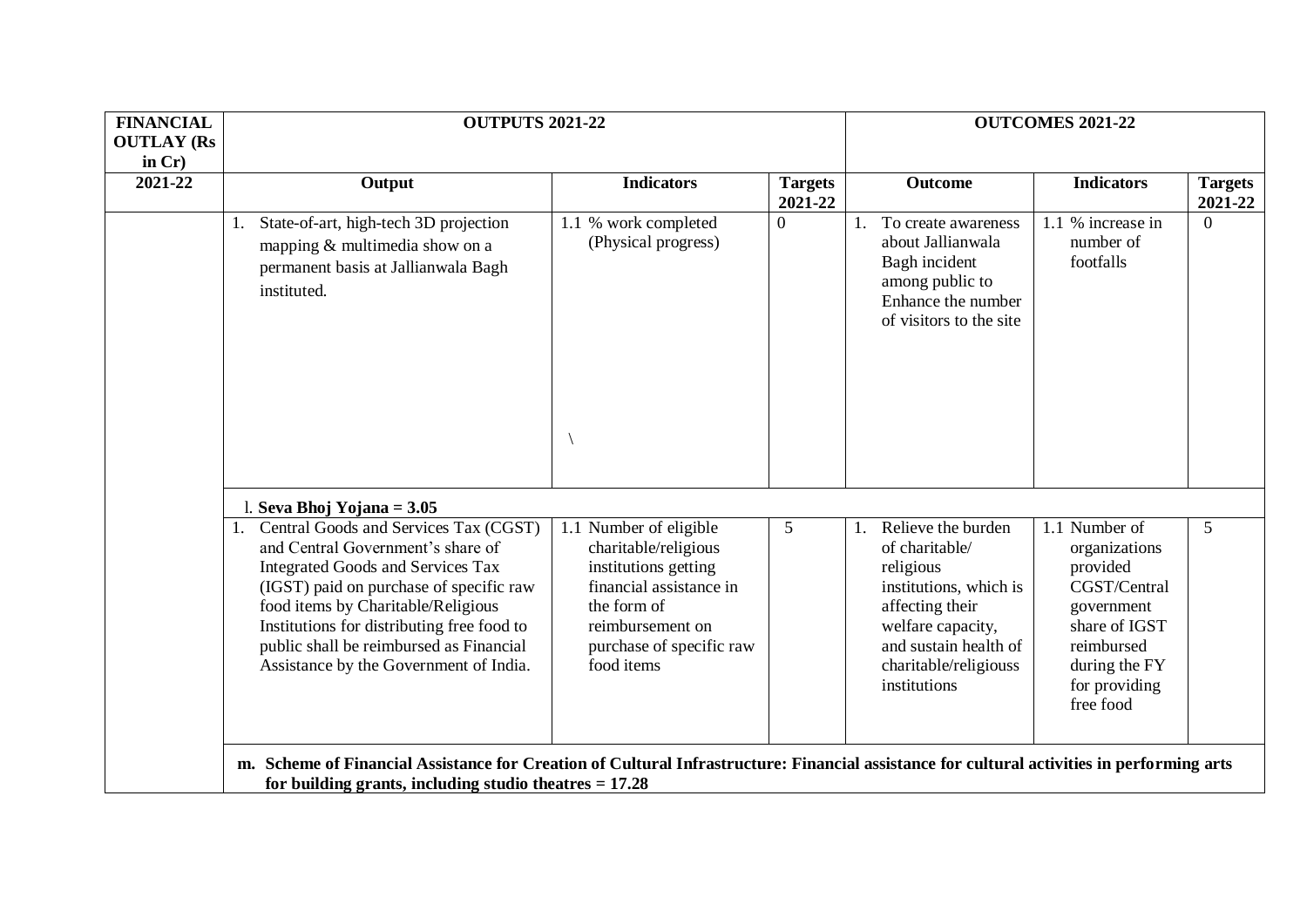| <b>FINANCIAL</b><br><b>OUTLAY (Rs</b> | <b>OUTPUTS 2021-22</b>                                                                                                         |                                                                                                                                                             |                           | <b>OUTCOMES 2021-22</b>                                                                                                      |                                                                                                                                                      |                           |
|---------------------------------------|--------------------------------------------------------------------------------------------------------------------------------|-------------------------------------------------------------------------------------------------------------------------------------------------------------|---------------------------|------------------------------------------------------------------------------------------------------------------------------|------------------------------------------------------------------------------------------------------------------------------------------------------|---------------------------|
| in $Cr$ )<br>2021-22                  | Output                                                                                                                         | <b>Indicators</b>                                                                                                                                           | <b>Targets</b><br>2021-22 | Outcome                                                                                                                      | <b>Indicators</b>                                                                                                                                    | <b>Targets</b><br>2021-22 |
|                                       | Extend support to organizations to create<br>appropriately equipped spaces                                                     | 1.1 Number of cultural<br>organizations supported<br>including Voluntary and<br>government<br>agencies/aided                                                | 50                        | Artists impart<br>1.<br>cultural education<br>and boost cultural<br>tourism through<br>creative expression                   | 1.1 Number of<br>performances<br>per year<br>(including)<br>repetitions) by<br>different<br>organizations                                            | 100                       |
|                                       | n. Scheme of Financial Assistance for Creation of Cultural Infrastructure: Financial assistance for allied cultural activities |                                                                                                                                                             |                           |                                                                                                                              |                                                                                                                                                      |                           |
|                                       | Extend support to organizations to create<br>assets for performing/ displaying allied<br>cultural activities                   | 1.1 Number of cultural<br>organizations supported<br>1.2 Number of assets<br>created to enhance<br>Audio Visual(AV)<br>spectacle for cultural<br>activities | 15<br>15                  | Tourists/visitors<br>1.<br>experience live<br>performances first-<br>hand on regular<br>basis                                | 1.1 Number of<br>performances<br>per year                                                                                                            | 500                       |
|                                       | o. Scheme of Financial Assistance for Creation of Cultural Infrastructure: Financial assistance for Tagore Cultural Complexes  |                                                                                                                                                             |                           |                                                                                                                              |                                                                                                                                                      |                           |
|                                       | Extend support to organizations to create<br>1.<br>centers of excellence in all forms of art<br>and culture                    | 1.1 Number of organizations<br>supported                                                                                                                    | 3                         | Display and promote<br>1.<br>art and cultural<br>activities to promote<br>cultural unity,<br>provide avenues for<br>creative | $\overline{1.1}$ Total Number<br>of stage<br>performances,<br>exhibitions,<br>seminars,<br>literary<br>activities in<br>different<br>cultural fields | $\overline{50}$           |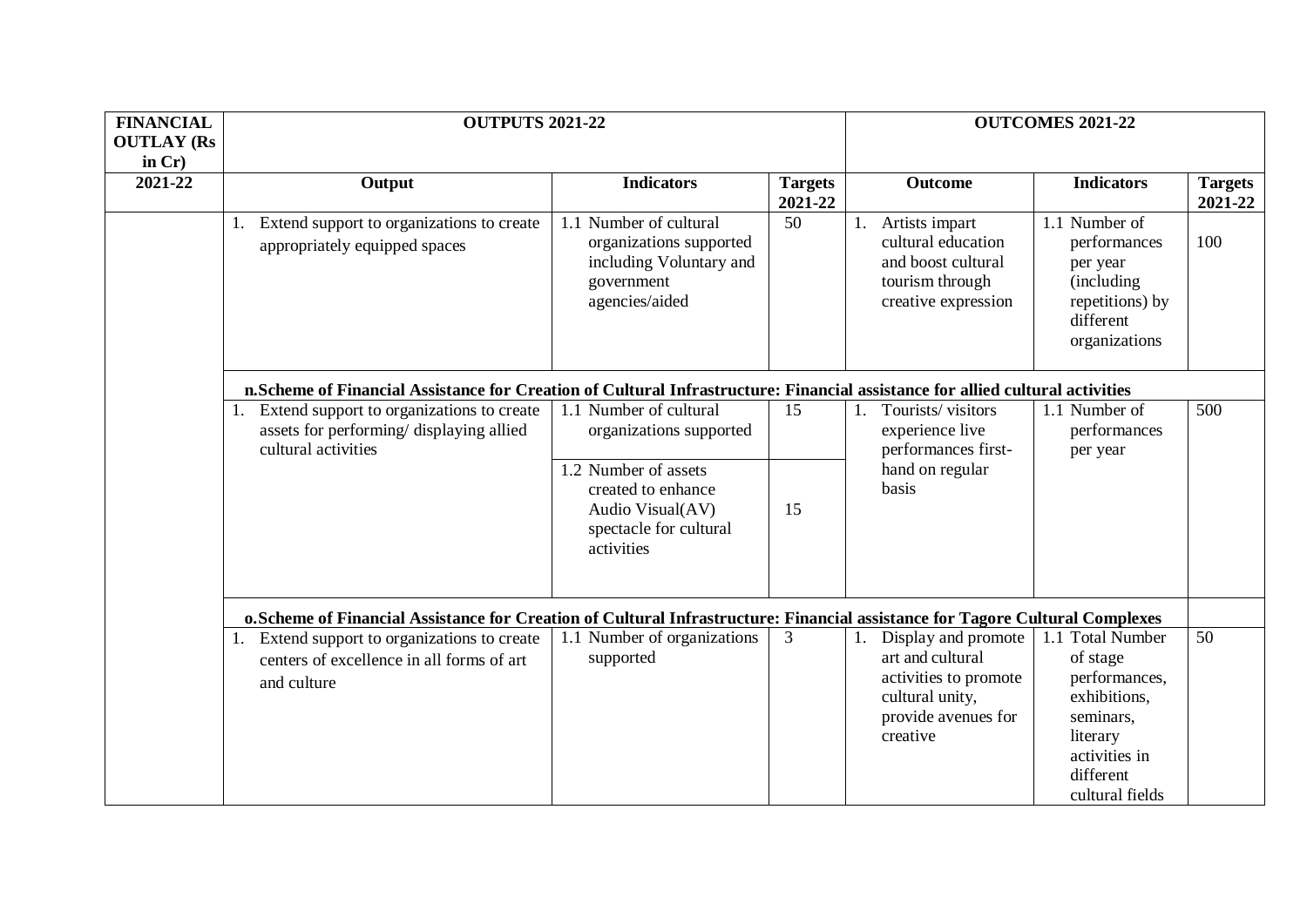| <b>FINANCIAL</b><br><b>OUTLAY (Rs</b><br>in $Cr$ ) | <b>OUTPUTS 2021-22</b> |                   |                           |         | <b>OUTCOMES 2021-22</b>                      |                           |
|----------------------------------------------------|------------------------|-------------------|---------------------------|---------|----------------------------------------------|---------------------------|
| 2021-22                                            | Output                 | <b>Indicators</b> | <b>Targets</b><br>2021-22 | Outcome | <b>Indicators</b>                            | <b>Targets</b><br>2021-22 |
|                                                    |                        |                   |                           |         | in Tagore<br>Cultural<br>Complexes<br>(TCCs) |                           |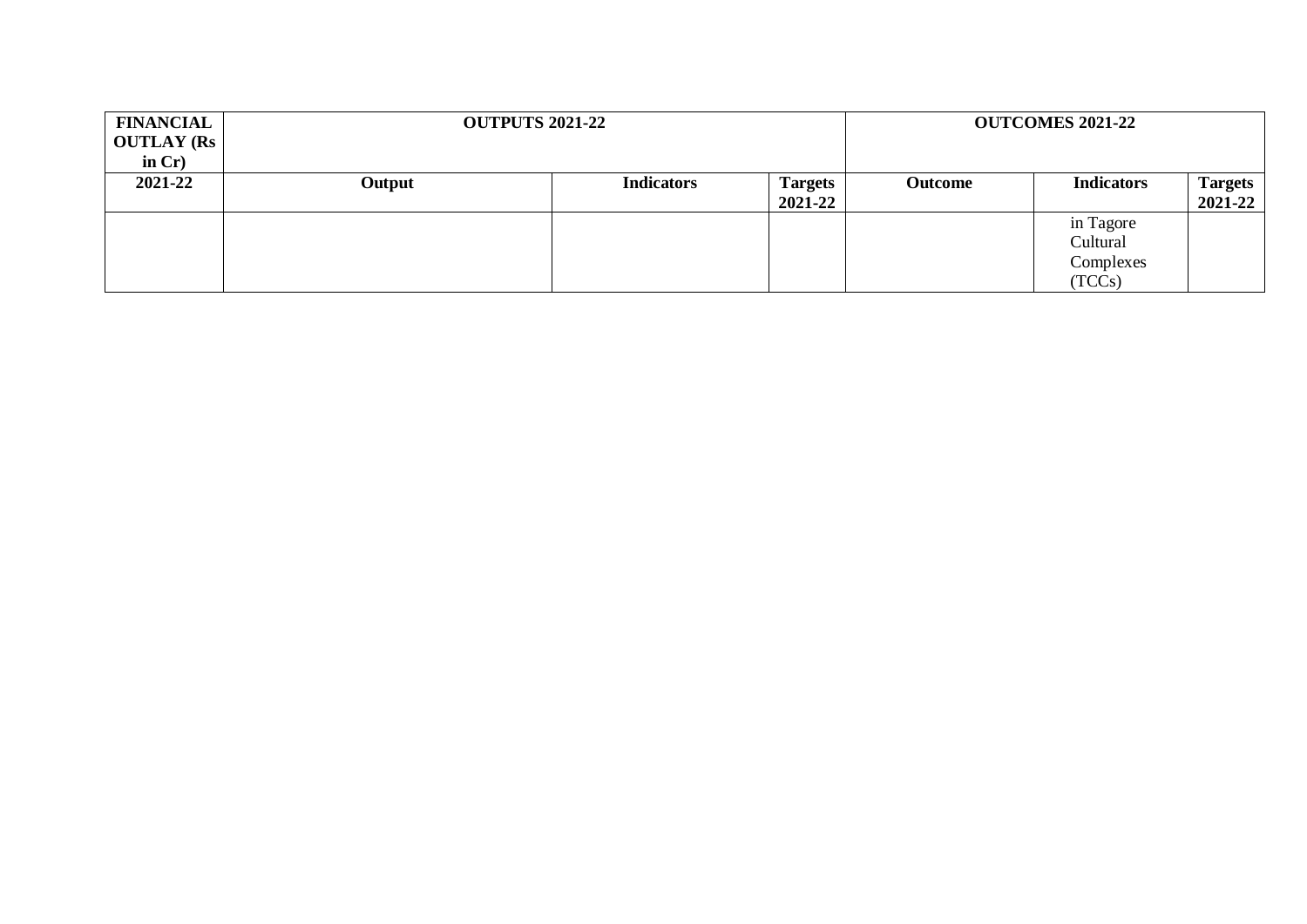## **3. Development of Museums (CS)**

| <b>FINANCIAL</b><br><b>OUTLAY (Rs in</b><br>Cr) |                                                                                                                                                                            | <b>OUTPUTS 2021-22</b>                                                                                                                                      |                           | <b>OUTCOMES 2021-22</b>                                                                                                          |                                                                                                       |                           |
|-------------------------------------------------|----------------------------------------------------------------------------------------------------------------------------------------------------------------------------|-------------------------------------------------------------------------------------------------------------------------------------------------------------|---------------------------|----------------------------------------------------------------------------------------------------------------------------------|-------------------------------------------------------------------------------------------------------|---------------------------|
| 2021-22                                         | Output                                                                                                                                                                     | <b>Indicators</b>                                                                                                                                           | <b>Targets</b><br>2021-22 | Outcome                                                                                                                          | <b>Indicators</b>                                                                                     | <b>Targets</b><br>2021-22 |
| 128.18                                          | a. Museum Grant Scheme $= 28.55$                                                                                                                                           |                                                                                                                                                             |                           |                                                                                                                                  |                                                                                                       |                           |
|                                                 | 1. New museums and up<br>gradation /<br>Modernization of<br>existing museums                                                                                               | 1.1 No. of new<br>museums setup<br>with financial<br>assistance under<br><b>Museum Grant</b><br>Scheme<br>1.2. No. of existing<br>museums<br>modernized/ up | 8<br>10                   | Generate awareness<br>and interest in<br>visitors across the<br>country about the<br>rich cultural<br>heritage of our<br>country | 1.1 % change in<br>visitors to<br>museums<br>(Indian/foreign)                                         | 20                        |
|                                                 |                                                                                                                                                                            | graded with<br>financial<br>assistance under<br>Museum Grant<br>Scheme                                                                                      |                           |                                                                                                                                  |                                                                                                       |                           |
|                                                 | Museums of State<br>2.<br>Governments/NGOs<br>assisted for<br>digitization of art<br>objects and for<br>making their<br>images/catalogues<br>available over the<br>Website | 2.1 No. of museums<br>where art objects<br>completely<br>digitized                                                                                          | 15                        | 2.<br>To create awareness<br>among lakhs of<br>people all over the<br>world about rich<br>cultural heritage of<br>the country    | 2.1 Percentage change<br>in number of<br>visitors in the<br>website<br>www.museumsofi<br>ndia.gov.in. | 20                        |
|                                                 | 3.<br>Museum<br>Professionals trained<br>at various levels <i>i.e.</i>                                                                                                     | 3.1 No. of Museum<br>Professionals<br>trained during the                                                                                                    | 5                         | To improve the<br>3.<br>museum's display<br>and space                                                                            | 3.1 No. of museums<br>improved display<br>and space                                                   |                           |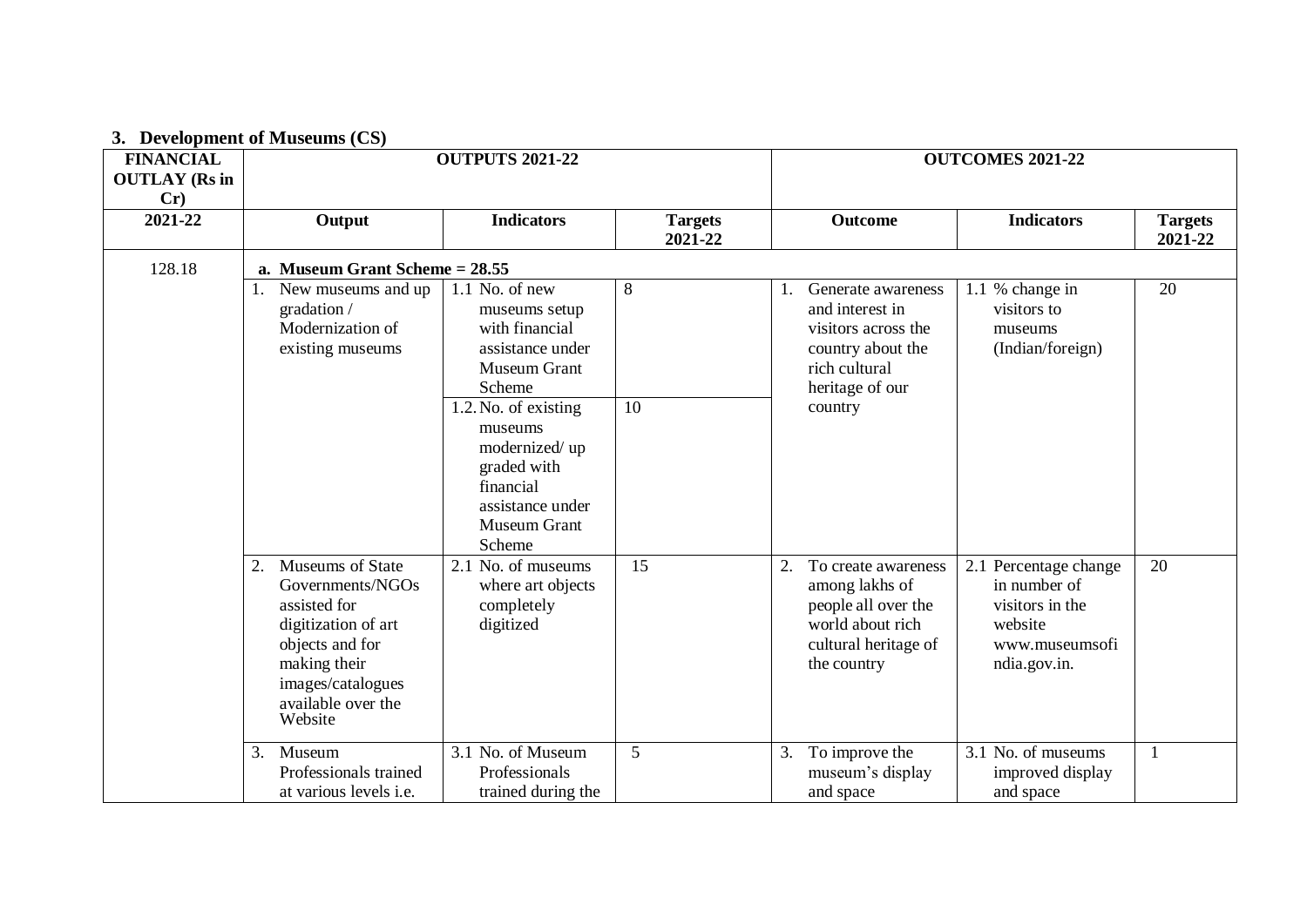| <b>FINANCIAL</b><br><b>OUTLAY</b> (Rs in | <b>OUTPUTS 2021-22</b>                                                                                                                                                           |                                                                                                        |                           | <b>OUTCOMES 2021-22</b>                                                                                                                  |                                                                                                                                  |                           |  |  |
|------------------------------------------|----------------------------------------------------------------------------------------------------------------------------------------------------------------------------------|--------------------------------------------------------------------------------------------------------|---------------------------|------------------------------------------------------------------------------------------------------------------------------------------|----------------------------------------------------------------------------------------------------------------------------------|---------------------------|--|--|
| Cr)                                      |                                                                                                                                                                                  |                                                                                                        |                           |                                                                                                                                          |                                                                                                                                  |                           |  |  |
| 2021-22                                  | Output                                                                                                                                                                           | <b>Indicators</b>                                                                                      | <b>Targets</b><br>2021-22 | <b>Outcome</b>                                                                                                                           | <b>Indicators</b>                                                                                                                | <b>Targets</b><br>2021-22 |  |  |
|                                          | national level, state<br>level, regional and<br>local level across the<br>country                                                                                                | current FY                                                                                             |                           | management to<br>international<br>standards                                                                                              | management to<br>international<br>standards                                                                                      |                           |  |  |
|                                          | b. Scheme for Promotion of Culture of Science $(SPOCS) = 17.20$                                                                                                                  |                                                                                                        |                           |                                                                                                                                          |                                                                                                                                  |                           |  |  |
|                                          | 1. To set up new Science<br><b>Cities/Science Centres</b><br>in the state of                                                                                                     | 1.1 No. of Science<br>Centers/Science<br>cities set up.                                                | 3                         | To popularize<br>science and to<br>spread scientific                                                                                     | 1.1 Percentage change<br>in number of<br>visitors footfall<br>2.1. No. of students<br>exposed to these<br><b>Innovation Hubs</b> | 10                        |  |  |
|                                          | Uttarakhand, Odisha,<br>Tripura, Andhra<br>Pradesh, Kerala,<br>Himachal Pradesh,<br>Assam, Andaman &<br>Nicobar Islands,<br>Madhya Pradesh,<br>Rajasthan, Bihar and<br>Karnataka | 1.2. No. of<br>10<br>programme<br>organized/conduc<br>ted for student in<br>existing science<br>center |                           | attitude and creation<br>of a scientific<br>temper and<br>awareness among<br>the people specially<br>the young students<br>of the region |                                                                                                                                  |                           |  |  |
|                                          | 2.<br>To set up<br>Innovation Hubs in<br>different Science                                                                                                                       | 2.1 No. of Innovation<br>Hubs to be<br>completed                                                       | $\overline{7}$            | To promote culture<br>2.<br>of Innovation<br>amongst the Youth                                                                           |                                                                                                                                  | 10000                     |  |  |
|                                          | Centres                                                                                                                                                                          | 2.2. No. of activities<br>conducted in the<br>existing<br>innovation hubs                              | 10                        | of the region                                                                                                                            |                                                                                                                                  |                           |  |  |
|                                          | Up gradation of<br>3.<br>Science Cities/<br>Science Centers/<br>Innovation Hubs in<br>the country                                                                                | 3.1 No. of Science<br>Centers/ Science<br>cities/Innovation<br>Hubs upgraded                           | 1                         | To popularize<br>3.<br>science and to<br>spread scientific<br>attitude and creation<br>of a scientific                                   | 3.1.% change in<br>number of visitors<br>to science centers/<br>science<br>cities/innovation                                     | 10                        |  |  |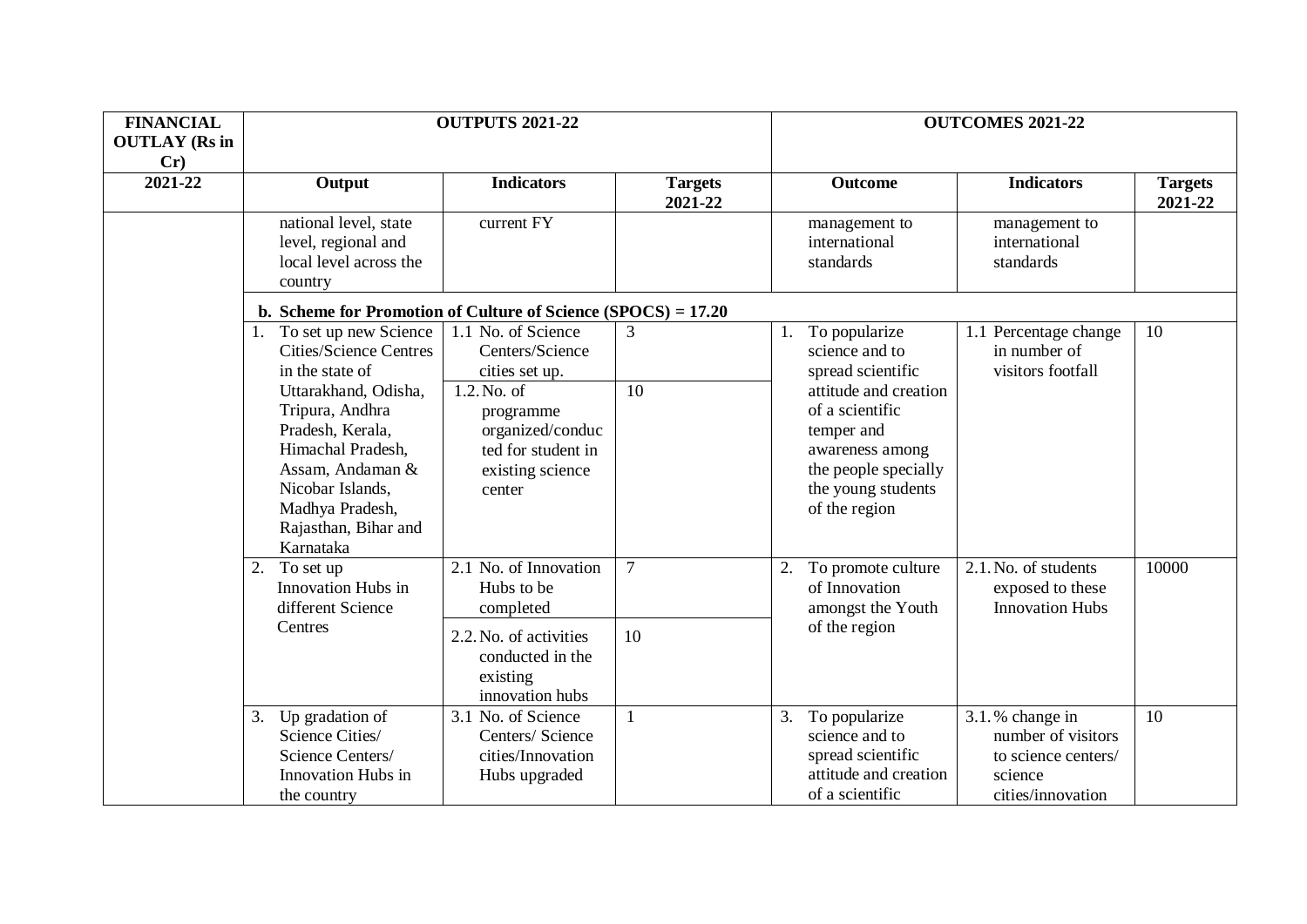| <b>FINANCIAL</b><br><b>OUTLAY</b> (Rs in<br>Cr) | <b>OUTPUTS 2021-22</b>                                                                                    |                                                                                    |                | <b>OUTCOMES 2021-22</b>                                                                                                                             |                                                                                    |                           |  |  |  |  |
|-------------------------------------------------|-----------------------------------------------------------------------------------------------------------|------------------------------------------------------------------------------------|----------------|-----------------------------------------------------------------------------------------------------------------------------------------------------|------------------------------------------------------------------------------------|---------------------------|--|--|--|--|
| 2021-22                                         | Output                                                                                                    | <b>Indicators</b><br><b>Targets</b><br>2021-22                                     |                | Outcome                                                                                                                                             | <b>Indicators</b>                                                                  | <b>Targets</b><br>2021-22 |  |  |  |  |
|                                                 |                                                                                                           |                                                                                    |                | temper and<br>awareness among<br>the people specially<br>the<br>young students of<br>the region                                                     | Hubs                                                                               |                           |  |  |  |  |
|                                                 | c. Virtual Experiential Museum $= 2.00$                                                                   |                                                                                    |                |                                                                                                                                                     |                                                                                    |                           |  |  |  |  |
|                                                 | 1. To set up Virtual<br>Experiential (VEMS)<br>Museums across the<br>country                              | 1.1 No. of VEMS<br>setup                                                           | $\overline{2}$ | To promote<br>1.<br>awareness about<br>rich cultural<br>heritage of the<br>country among the<br>people all over the<br>world.                       | No. of visitors<br>1.1<br>visited to VEMS<br>across the country<br>during the year | 100000                    |  |  |  |  |
|                                                 | d. Museum on PMs of India $= 78.33$                                                                       |                                                                                    |                |                                                                                                                                                     |                                                                                    |                           |  |  |  |  |
|                                                 | Special exhibition on<br>Prime Ministers to<br>validate technologies<br>for Museum on Prime<br>Ministers. | 1.1. Percentage of<br>work completed<br>on Museum on<br>Prime Minister of<br>India | 100            | 1. To have a Centre for<br><b>Excellence</b> to<br>highlight the life<br>and works, charisma<br>and contributions by<br>all the Prime<br>Ministers. | 1.1 % increase in<br>footfall of general<br>visitors and<br>research scholars      | 10                        |  |  |  |  |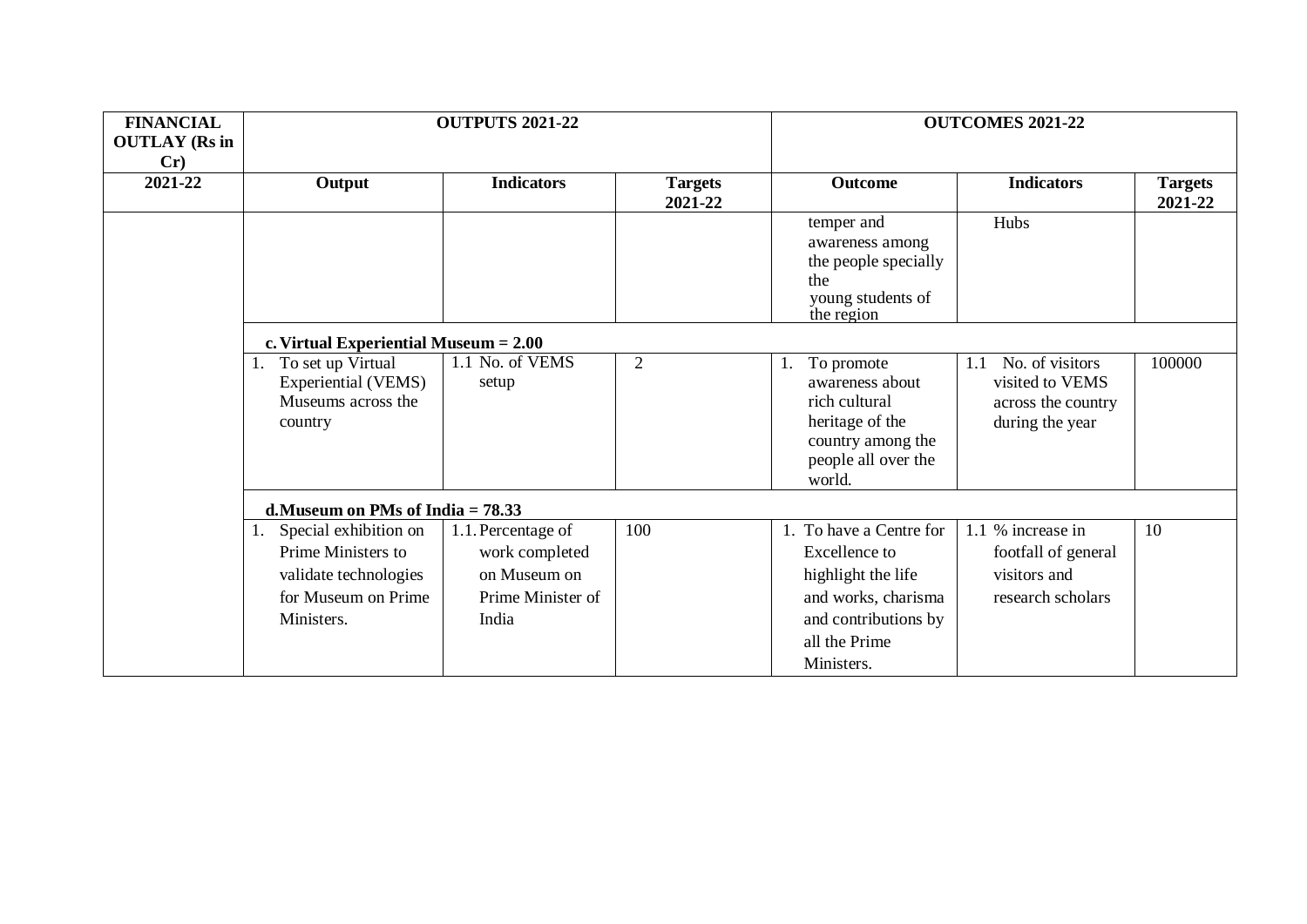| <b>FINANCIAL</b><br><b>OUTLAY</b> (Rs in<br>Cr) | <b>OUTPUTS 2021-22</b>                                                                                                               |                                                                        |                           | <b>OUTCOMES 2021-22</b>                                                      |                                                                                                                  |                           |  |  |  |
|-------------------------------------------------|--------------------------------------------------------------------------------------------------------------------------------------|------------------------------------------------------------------------|---------------------------|------------------------------------------------------------------------------|------------------------------------------------------------------------------------------------------------------|---------------------------|--|--|--|
| 2021-22                                         | Output                                                                                                                               | <b>Indicators</b>                                                      | <b>Targets</b><br>2021-22 | <b>Outcome</b>                                                               | <b>Indicators</b>                                                                                                | <b>Targets</b><br>2021-22 |  |  |  |
| 9.90                                            | a. Scheme for Promotion of International Cultural Relations $= 8.35$                                                                 |                                                                        |                           |                                                                              |                                                                                                                  |                           |  |  |  |
|                                                 | Festival of India to be held<br>abroad                                                                                               | 1.1 Number of<br>countries where<br>Festival of India is<br>to be held | 8                         | To promote<br>1.<br>Indian culture<br>abroad, fostering<br>closer friendship | Number of<br>1.1<br>persons<br>attended to<br>these events                                                       | 24500                     |  |  |  |
|                                                 |                                                                                                                                      | 1.2 Number of<br>cultural events<br>organized in<br>abroad             | 40                        | and cultural<br>contacts between<br>Indian and                               |                                                                                                                  |                           |  |  |  |
|                                                 | Strengthening Indian culture<br>2.<br>abroad by sanctioning grant-in-<br>aid to Indo-Foreign Friendship<br><b>Cultural Societies</b> | 2.1. Number of<br>Missions to whom<br>grant will be given              | 60                        | foreign country                                                              |                                                                                                                  |                           |  |  |  |
|                                                 |                                                                                                                                      | 2.2. Number of<br>Societies to whom<br>grants disbursed<br>by mission  | 450                       |                                                                              |                                                                                                                  |                           |  |  |  |
|                                                 | b. Travel grant for promotion of Indian Culture $= 0.05$                                                                             |                                                                        |                           |                                                                              |                                                                                                                  |                           |  |  |  |
|                                                 | 1. To support Indian artists<br>for events abroad                                                                                    | 1.1 Number of artists<br>to whom travel<br>grant is given              | $\overline{0}$            | Promotion of<br>1.<br>Indian art and<br>culture and the<br>artists abroad    | Number of<br>1.1<br>artists<br>participated<br>in art and<br>cultural<br>performance<br>s organized<br>in abroad | $\Omega$                  |  |  |  |

### **4. Global Engagement and International Co-operation (CS)**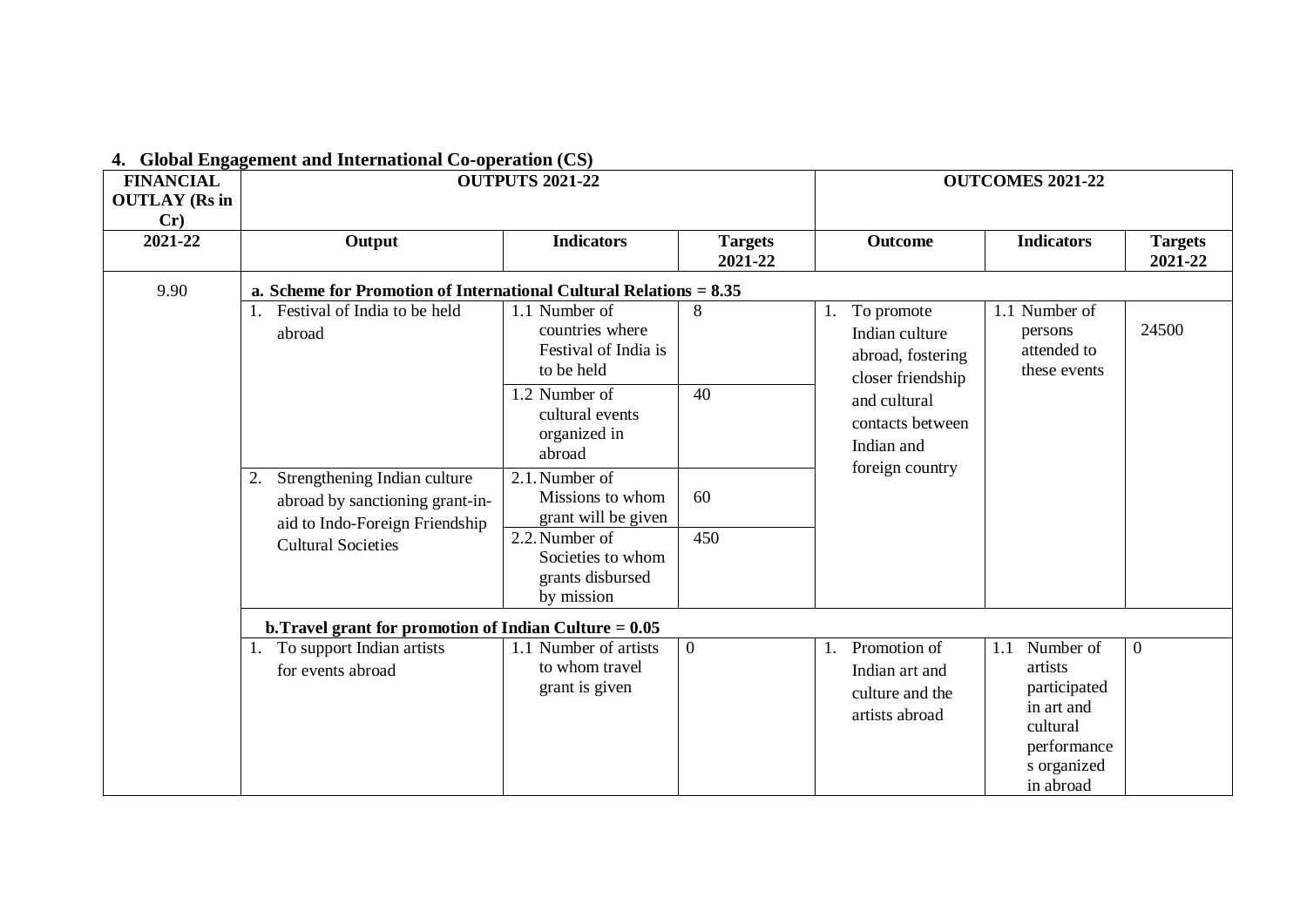| <b>FINANCIAL</b><br><b>OUTLAY</b><br>(Rs in Cr) | <b>OUTPUTS 2021-22</b>                                                                    |                                                                                                                              |                           | <b>OUTCOMES 2021-22</b> |                                                                                 |                                                                                                                                         |                           |
|-------------------------------------------------|-------------------------------------------------------------------------------------------|------------------------------------------------------------------------------------------------------------------------------|---------------------------|-------------------------|---------------------------------------------------------------------------------|-----------------------------------------------------------------------------------------------------------------------------------------|---------------------------|
| 2021-22                                         | Output                                                                                    | <b>Indicators</b>                                                                                                            | <b>Targets</b><br>2021-22 |                         | <b>Outcome</b>                                                                  | <b>Indicators</b>                                                                                                                       | <b>Targets</b><br>2021-22 |
| 3.28                                            | Survey & Documentation<br>of Manuscripts                                                  | 1.1 Survey $\&$<br>Documentation of<br>Manuscripts through<br>Manuscripts<br><b>Resource Centers all</b><br>over the Country | 250000                    |                         | Dissemination of<br>knowledge from<br>manuscripts and<br>to promote<br>Research | 1.1 Researchers and<br>Scholars by whom<br>the data/web-site<br>of NMM is to be<br>visited                                              | 10                        |
|                                                 |                                                                                           | 1.2 Survey $\&$<br>Documentation of<br>Indic origin<br>Manuscripts in<br><b>Foreign Countries</b>                            | 0                         |                         |                                                                                 |                                                                                                                                         |                           |
|                                                 | Conservation &<br>2.<br>Preservation of<br>Manuscripts                                    | 2.1 No. of folios of<br>manuscripts to be<br>Conserved &<br>Preserved                                                        | 2000000                   | 2.                      | Conservation of<br>Manuscripts                                                  | 2.1 Percentage of<br>Manuscripts<br>conserved                                                                                           | 100                       |
|                                                 | Digitization of<br>3.<br>Manuscripts                                                      | 3.1 No. of pages of<br>Manuscripts to<br>be digitized                                                                        | 20000000                  | 3.                      | Digitization of<br>Manuscripts                                                  | 3.1 Percentage of<br>Manuscripts have<br>been digitized                                                                                 | 100                       |
|                                                 | 4. Workshops on<br>Manuscript logy &<br>Paleography and<br>conservation of<br>manuscripts | 4.1 Organizing<br>workshops on<br>Manuscript logy &<br>Paleography and<br>Conservation                                       | 20                        | $\overline{4}$ .        | Skill<br>Development in<br>reading and<br>conservation of<br>manuscript         | 4.1 No. of workshops<br>organized and<br>Manpower trained<br>in the reading of<br>various scripts and<br>conservation of<br>manuscripts | 20                        |

# **5. National Mission for Preservation of Manuscript (CS)**